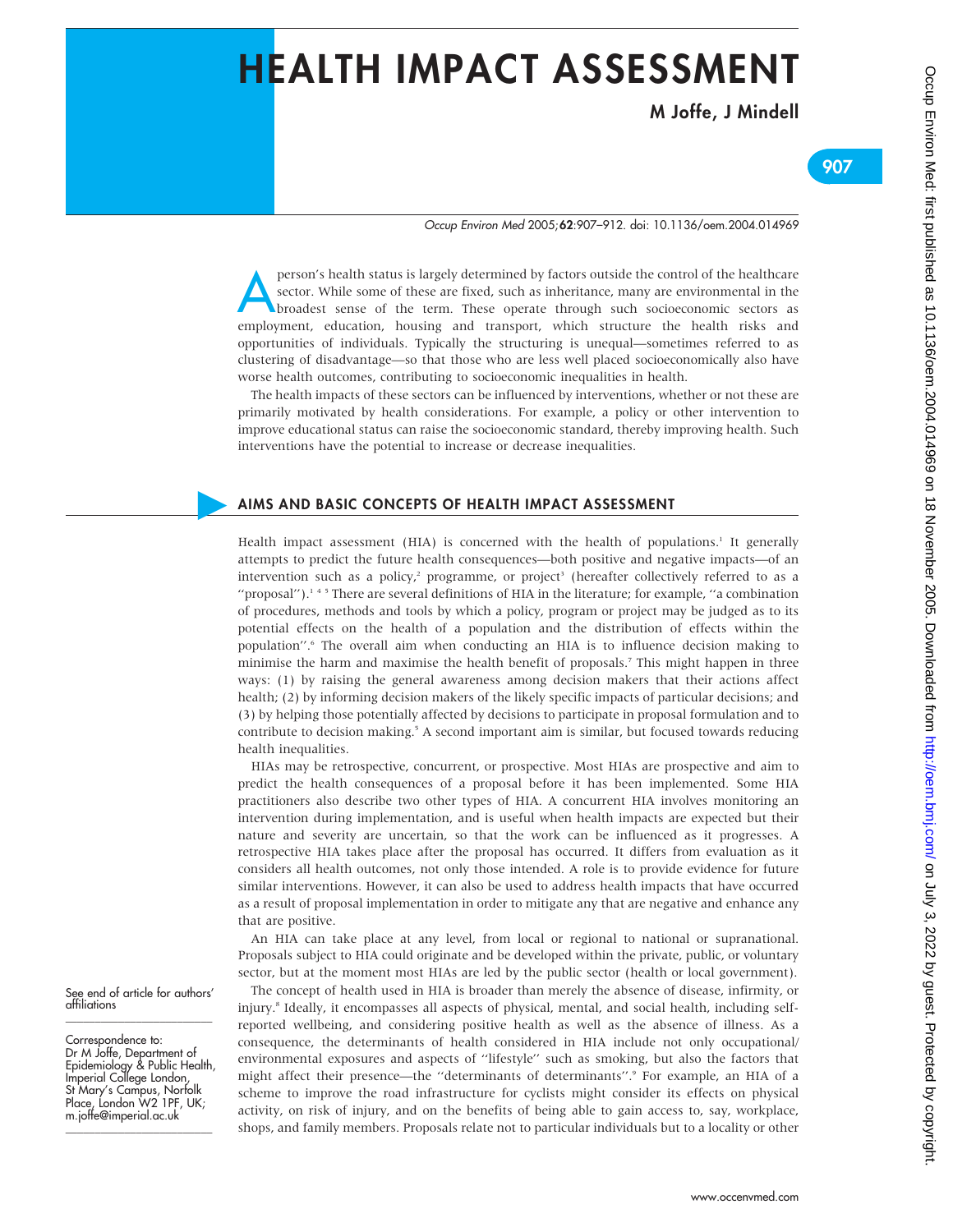population-level entity, so a framework is necessary that can integrate the individual focus with supra-individual "upstream" factors.<sup>10</sup>

# 908

As HIA aims to influence the development and implementation of proposals, it needs to be designed in a way that will be meaningful to decision makers, as well as to others who are likely to be affected by the proposal. In particular, it is important to remember that the task of decision makers is to weigh a large number of considerations, of which health may be only one. Considerations other than health include, for example, economic priorities, equity, discrimination, equal opportunities issues, community safety, etc. More generally, in planning an HIA it is crucial to ensure that it is structured in a way that has the potential to influence the decision making process.<sup>5</sup> It also needs to be conducted with *democracy* and the ethical (that is, impartial and robust) use of evidence as central principles, as well as using equity and sustainable development to judge the impacts of the proposal; these four criteria are the "core values" of HIA.<sup>5 6</sup> These values are particularly important when decision makers need to trade off benefits and disbenefits, or when the former accrue to one subgroup and the latter to another.

#### Depth of appraisal

The term "health impact assessment" is used for many different depths of appraisal, whose complexity varies, and using a wide range of resources. ''Desk-top'' appraisal is generally undertaken by an organisation's own officers to gain a picture of potential health impacts to inform proposal development. Rapid appraisal, also called "mini" HIA,<sup>11</sup> generally uses existing information and evidence that is already available or easily accessible, but usually also involves a half-day stakeholder appraisal workshop or other limited community or stakeholder participation. Although termed ''rapid'', preparing for the workshop and writing the subsequent report are labour intensive over a short time period, and the cost is not necessarily low when one takes participants' time into account.<sup>12</sup>

Comprehensive (or ''maxi''11) HIA involves the collection of new data. This may include a comprehensive literature review, greater participation of local residents such as through a survey, and/or a primary study of health effects of the same proposal elsewhere. For a concurrent HIA, the impacts of the proposal are studied as it is implemented. It is resource intensive, requiring a significant time commitment from a number of people over a prolonged time.<sup>13</sup>

The depth of HIA undertaken depends on:

- $\blacktriangleright$  The timescale of the proposal
- $\blacktriangleright$  The resources available for the HIA
- $\blacktriangleright$  The potential importance of the proposal or of the health effects.

An HIA cannot be started until a proposal is firm enough to appraise, but recommendations from an HIA cannot affect decisions already taken before the report is written. Resources include not only funding, but also time, staff, expertise, and community development. For example, if a good quality, up-to-date systematic review is available of all the relevant scientific evidence on a subject, a ''rapid'' or "mini" HIA may be easily undertaken. In a more comprehensive appraisal, the existence of such a review allows a greater proportion of resources to be directed towards other components of the HIA process, such as community participation.

# STAGES OF HIA

The HIA process comprises six main stages: screening; scoping; appraisal (also called risk assessment); formulation of recommendations and preparation of the report; submission of the report and recommendations to decision-makers; and monitoring and evaluation.<sup>14 15</sup>

The first stage is screening. Its main purpose is to filter out proposals that do not require HIA because the proposal has a minimal impact on health or inequalities, or because there is little likelihood of being able to influence decisions. Screening should be a systematic process using a set of criteria, which are often listed in a ''screening tool'', against which proposals are assessed. Screening permits targeting of scarce resources towards proposals that will benefit from further assessment. For proposals that are selected, the screening results provide a useful basis for the rest of the HIA. ''Desk-top appraisal'' is similar in process to screening but without the function of selection.<sup>16</sup> The Netherlands has considerable experience of screening of national policies for health impacts.<sup>17</sup>

The second stage of HIA is scoping. This sets the boundaries for the HIA (that is, the HIA's Terms of Reference). Scoping defines:

- Which elements or aspects of the proposal are to be assessed
- What aspects of the proposal are non-negotiable
	- The aims and objectives of the HIA
- Timescale
- c A common understanding of ''health'', determinants of health, and inequalities
- Potential health impacts of concern
- The geographical area covered
- The populations/communities affected by proposal implementation, and any vulnerable, marginalised, or disadvantaged groups
- What will be included in the community profile of the population/community (see below)
- Stakeholders for the HIA and the nature of their involvement
- Decision-making forum(s) to influence
- Background information for the HIA, including the evidence base, HIAs of similar proposals that have been done, and specific local conditions affecting proposal implementation
- c Methods to be used for the appraisal/risk assessment
- Management arrangements, work programme, resources (human, financial, and material) available and those required
- Arrangements for monitoring and evaluation of the HIA and its outcomes.

Appraisal or risk assessment, the third stage, is where the potential or actual impacts on health of a proposal are identified. It includes a community profile describing the demographics and health status of the affected population(s), and identification of existing inequalities and of excluded or vulnerable groups who may be at increased risk either inherently or as a result of the proposal. This stage defines the length of the process (for example, ''rapid'', ''comprehensive''). Many different methods can be used, for example, modelling and stakeholder workshops. The choice of method(s) is determined partly by the model of HIA being used, but is also constrained by factors such as timescale and resources available.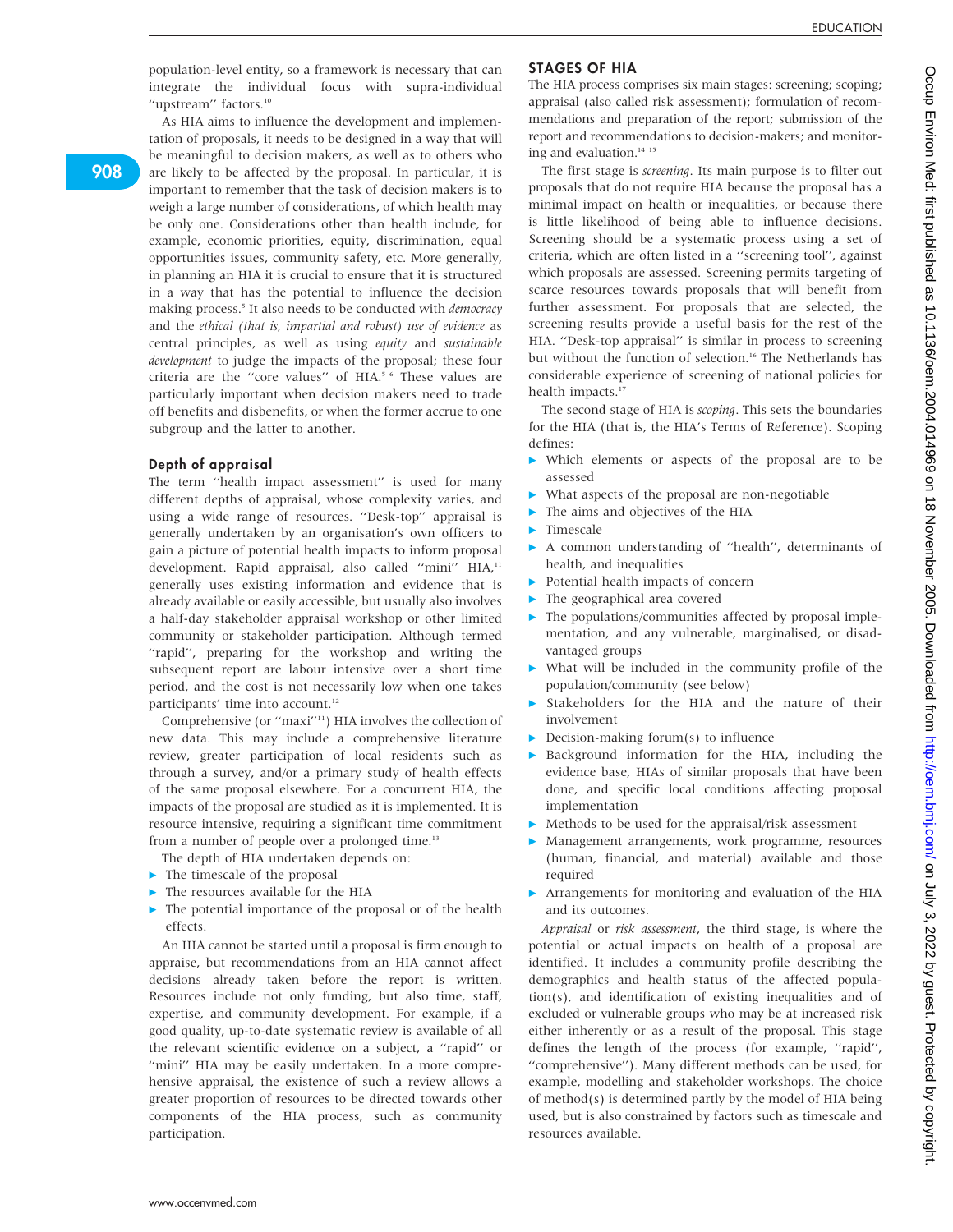The fourth and fifth stages of the HIA process involve the preparation of the report and recommendations and then submission of the report and recommendations to decision-makers. It is essential that this occurs within the decision-makers' timeframe, meeting deadlines for any consultation period or scheduled meetings. Involvement of decision-makers in the HIA process through membership of the steering group and/ or participation in appropriate methods used during appraisal, for example, interviews, or stakeholder workshops increases the likelihood of the findings of the HIA being considered relevant to the decision-making process, a prerequisite to acceptance of recommendations. In some HIAs, the submission of the report is accompanied by a presentation at the decision-making forum. However, even when decision-makers are committed to an assessment of potential health impacts, the results of an HIA are only one of many sets of factors that will influence their decision(s).

Although the primary audience for the report and recommendations is the decision-makers about a particular proposal, it is also important to communicate the main contents of the report and recommendations to all stakeholders, especially those who have participated in the process.

The output of the HIA needs to be appropriate for the target audiences in its content, language, and format (for example, web, printed newsletter, poster), and presentation of the communication should be designed according to the needs of stakeholders and their preferred way of accessing information. Access to the full report and recommendations should always be provided to stakeholders if dissemination has been mainly in summary form.

Monitoring and evaluation is the sixth stage of HIA.<sup>18</sup> There are different aspects, including (1) evaluation of the process of HIA (process evaluation), (2) monitoring the acceptance and implementation of recommendations (impact evaluation), and (3) monitoring and evaluation of indicators and health outcomes after the proposal has been implemented (outcome evaluation). In the EHIA and New Zealand models, consent is given to allow the project to go ahead, and monitoring is performed to ensure compliance with the conditions attached to that consent, $19$  but most guidance refers to monitoring of health determinants, outcomes, or indicators.

Process evaluation of HIA is important as a source of learning, as part of the drive towards quality improvement, and as a mechanism of quality assurance. Even where impact evaluation shows acceptance of recommendations and amendments to a proposal, mechanisms for monitoring the implementation of recommendations are important: it is imprudent to assume that because a recommendation has been accepted it will be implemented. For example, lack of resources, or a change in political direction may further alter decisions.

Outcome evaluation is fraught with difficulties. If an HIA persuades decision-makers to make substantial modifications to a proposal or to select a particular option—or not to implement a proposal at all—the anticipated impacts of the initial proposal cannot be monitored to examine the accuracy of the predictions. Many predicted health effects cannot be monitored using only routine data. Even when data are available, random fluctuations could mask achievable changes in health outcomes, because only a small proportion of any relevant health outcomes can usually be attributed to a change resulting from a project, programme, or policy.

# EVIDENCE

Evidence used in HIA includes published literature, local data, and stakeholder experience. Community and other stakeholders' participation can be encouraged through focus groups, workshops, or surveys, and/or through direct involvement on the steering group. The last also aids understanding if published evidence conflicts with stakeholder experience. Recommendations in the HIA report should be evidence based, with the source of evidence explicit.

# Literature searching and involving technical experts

Both quantitative and qualitative evidence are important in HIA. The quality of the research and the ability of a particular research design to answer a given question are more important than the "hierarchy of evidence" used in clinical practice.<sup>26</sup>

Synthesising the evidence for HIA has a number of difficulties: usually the evidence on the effects of interventions and on the reversibility of impacts is sparse; the evidence base is diverse, utilising studies from different disciplines and a wide range of designs; a range of individuals from different backgrounds and with varying priorities, concerns, and prior beliefs is involved; decision-makers need recommendations even if the quality of the evidence is inadequate; and timescales are typically tight.<sup>26</sup> Much useful information is available only as ''grey'' literature—reports not published in scientific journals. This presents problems of identifying that such reports exist, obtaining copies, and assessing the rigour of the work.

''Off-the-shelf'' reviews conducted proactively by technical experts on topics frequently the subject of HIA (for example, regeneration<sup>27</sup> and transport<sup>21</sup>) can enable local expertise to concentrate on local concerns and community participation.<sup>9 20</sup> Readily available evidence reviews, available via the internet,<sup>28</sup> can expedite robust local HIA.<sup>29</sup> Use of existing expert reviews can also facilitate separation of the technical work of HIA from the political processes of policy development and decision-making.<sup>9</sup>

#### The role of quantification

When choosing outcomes to examine in an HIA it should be remembered that what is important may not be measurable,<sup>20</sup> and that which is measured routinely or can be measured may be unimportant.<sup>20</sup> For example, community severance is a recognised adverse effect of traffic, limiting access to goods, services, and social networks, and impeding independent mobility, $21$  but there is no simple or routine measure of such severance, so no quantified assessment of severance can be made at baseline nor quantified estimates made of the effects of proposals. Quantified assessments are necessary for economic appraisal or for other explicit trade-offs: some decision-makers may give more weight to those outcomes that can be measured (such as traffic levels or estimates of deaths caused by injuries) than to a qualitative statement (''access to healthcare will be impeded'').

The reduction in risk attributable to a *fall* in a given exposure consequent on a proposal—that is, the achievable reduction may be small, even if the burden of disease<sup>22</sup> (attributable risk) from the same exposure is high.<sup>9</sup> Where cause and effect are well established, a proxy measure can be used instead of the eventual health outcomes; for example, monitoring air pollution rather than admissions for or mortality from cardiorespiratory diseases. The health impacts can then be modelled.<sup>13</sup>

909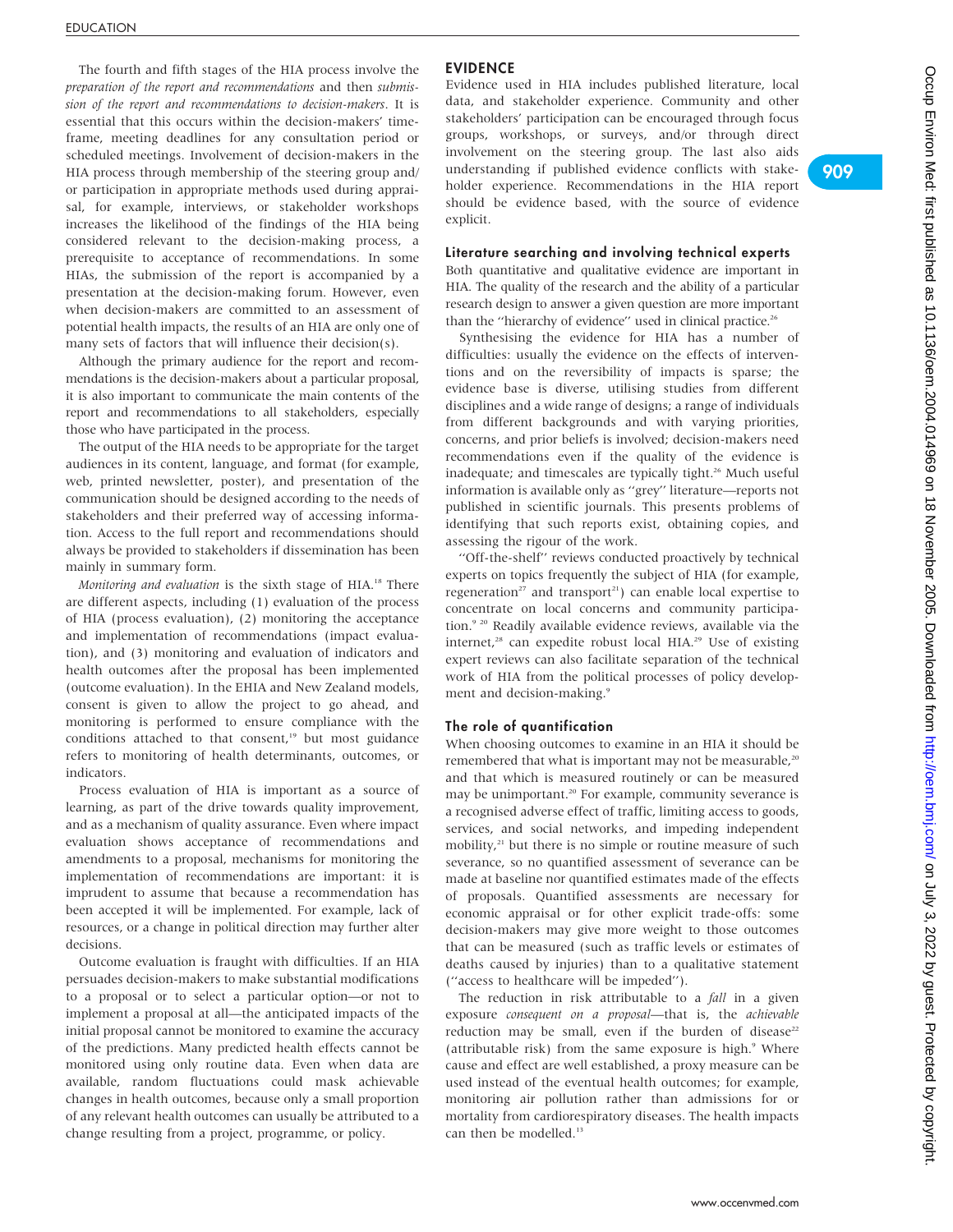#### Assessing impacts on inequalities

Assessing impact on inequalities in health is integral to most models of HIA. The more common approach considers impacts on specific excluded or vulnerable groups. However, it is also important to consider a possible gradient of effects or susceptibility across the whole population (for example, by income, occupational social class, or educational level). In most cases, potentially vulnerable groups, defined by age, gender, ethnicity, ethnicity, deprivation, or other disadvantage, can be postulated. Such groups are characterised (for example, the number of people and their location) during profiling.

Whether inequalities represent inequity is a matter of judgement. ''Inequality'' refers to objective differences, but inequity conveys unjust differences.<sup>23</sup> The former can in principle be measured, whereas the latter is harder to assess. For example, differing educational attainment can be monitored objectively, but whether or not it represents inequity includes elements of judgement and viewpoint. Subtle differences in opportunity, such as quality of teaching and parental support, which could indicate inequity, are much harder to determine; if the only difference is due to the students' own efforts, opinions may vary as to whether this represents inequity. Inequalities can also be advocated; for example, providing more resources per capita in areas of higher need to reduce inequity.

Proposals may impact on equity in four ways:

- No differential effects—for example, the same *percentage* increase in mortality is anticipated among affluent and deprived groups, thereby exacerbating existing inequalities in absolute terms.
- $\triangleright$  Differential individual susceptibility, such as the greater risk from air pollution for people with severe cardiorespiratory disease—for quantifiable effects, different exposure-effect estimates may sometimes be available.<sup>24</sup>
- $\triangleright$  Differential aggregate susceptibility because of a larger population of susceptible individuals; for example, cardiorespiratory diseases are more common in less affluent and less educated groups.
- $\triangleright$  Differential exposure—for example, air pollution in London is correlated with deprivation, so the predicted falls due to intervention are greatest in the most deprived areas.25 For air pollution, the groups most susceptible to exposure have the highest baseline exposure, and falls in pollution may therefore cause reductions in health inequalities.

Estimating effects on inequalities and vulnerable or excluded groups requires the same processes as for the whole population, but the effects are described or quantified after stratifying the population into those subgroups; it uses the relevant prevalence of risk factors, effects of exposure, and changes in exposure for each of the subgroups. The effects are then compared with the effect on the population as a whole or with other subgroups.

### PEOPLE INVOLVED IN HIA

The stakeholders in an HIA are the people involved in or affected by proposal development and implementation. Stakeholders come from public, voluntary, and private sectors. They include affected communities. It is important to identify and include as many stakeholders as possible to enhance ownership of the process,<sup>30</sup> but participation can be constrained by the timescale and other resources available for an HIA. Key informants are stakeholders whose roles, and/or standing in a community, mean that they have knowledge, experience, or information of particular relevance to the proposal.

Assessors are the practitioners who perform the appraisal, formulate the recommendations, and prepare the report. They may be experienced in conducting HIA, but frequently these tasks are undertaken by health service public health or local authority staff who have little practical experience of HIA. A steering and/or management group often oversees the process and outputs of an HIA. It should comprise representatives from key stakeholder organisations; ideally representatives from the affected community should also be involved. The HIA report, with its recommendations, is aimed at decision-makers. They may be involved in the process of HIA, and in some instances they may be on the steering group. In large or complex proposals, there may be more than one group of decision-makers.

One of the values underlying HIA is community involvement as full and active stakeholders (see above). For some HIAs, practitioners will link into existing consultations with the community to avoid ''consultation fatigue''. Community participation can be difficult to attain, particularly when trying to ensure that views or participants are representative (especially from ''hard-to-reach'' groups), but it is important to obtain the perspectives of at least some of the community affected.

Some HIAs are undertaken without community involvement. For proposal development, this is valid when officers are at an early stage, or when public consultation has already occurred and the results are included as components of the appraisal/risk assessment. HIAs have been led by a community in some cases. Increasingly, there are examples where the public and voluntary sectors have worked in equal partnership with the community on HIA; for example, Belfast Healthy Cities Community HIA process.

Formulating recommendations and writing the report need integration of the scientific evidence, local data, and evidence from potentially affected communities. Involvement of community members in the scoping stage is likely to ensure that issues of concern to the community are considered as part of the technical review and may aid acceptance of technical evidence by the community. Both the published scientific evidence and that from the community should be summarised in a form that is usable by all stakeholders. The recommendations in the report should be explicitly evidence based. The report should be delivered to decision-makers, and other stakeholders, in a format and using language considered to be most appropriate for that audience.

### CONCLUSIONS

HIA has the potential to inform decision making directly, and also indirectly by increasing decision makers' understanding of the wider determinants of health. Although few HIAs have included formal evaluation, those process and impact evaluations that have been reported have showed a positive effect on decisions. For example, HIAs resulted in changes to the content of the London Mayor's Strategies, and raised officials' and politicians' awareness of the links between decisions in their sector and health.<sup>31</sup>

#### ACKNOWLEDGEMENTS

This paper has greatly benefited from previous collaborations and discussions with Erica Ison.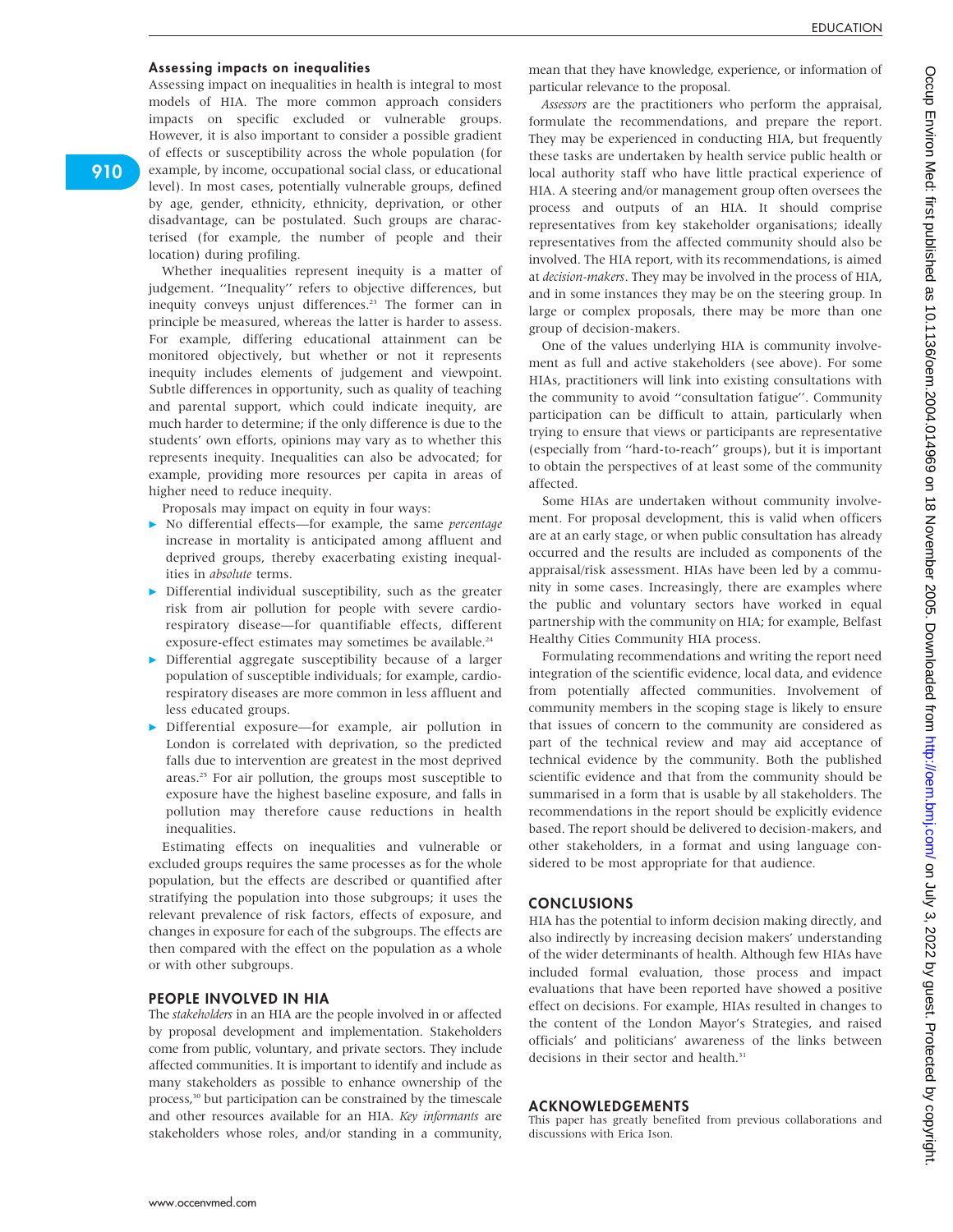

Additional references are available on the OEM website (www.occenvmed.com/supplemental)

#### Authors' affiliations ..................

M Joffe, J Mindell, Department of Epidemiology & Public Health,

Competing interests: none declared

### **REFERENCES**

- 1 Lock K. Health impact assessment. BMJ 2000;320:1395–8.
- A good short introduction to HIA in the peer reviewed literature.<br>2 European policy health impact assessment—a quide. http://
- 2 European policy health impact assessment—a guide. http:// www.ihia.org.uk/document/ephia.pdf (accessed 11 August 2005). 3 Birley M, Boland A, Davies L, et al. Health and environmental impact assessment.
- An integrated approach. London: Earthscan Publications Ltd, 1998. 4 Ison E. Resource for health impact assessment. London: NHS Executive
- London, 2000.
- c A very detailed guide to HIA, including examples of HIAs then in progress. http://www.londonshealth.gov.uk/ allpubs.htm#HIAResource1 (accessed 11 August 2005). 5 Kemm J, Parry J. What is HIA? Introduction and overview. In: Kemm J, Parry J,
- Palmer S, eds. Health impact assessment. Oxford: Oxford University Press, 2004.
- This book is the definitive guide to HIA, with contributions from experienced HIA practitioners and academics from around the world.
- 6 **WHO European Centre for Health Policy**. Health impact assessment. Main concepts and suggested approach. Gothenburg Consensus Paper, December<br>1999. Copenhagen: WHO Regional Office for Europe, 1999. http://<br>www.euro.who.i August 2005).
- This WHO consensus paper, the results of an international meeting, is probably the most widely quoted document on HIA.
- 7 Taylor L, Gowman N, Quigley R. Influencing decisions through health impact assessment. London: Health Development Agency, 2003. http:// www.phel.gov.uk/hiadocs/Decision\_Making\_HIA.pdf (accessed 11 August 2005).
- 8 **Federation of Swedish County Councils**. *Focusing on health.* Stockholm,<br>Sweden: Landstingsförbundet, 1998.
- 9 Joffe M, Mindell J. A framework for the evidence base to support health impact assessment. *J Epidemiol Community Health* 2002;**56**:132–8. http://<br>jech.bmjjournals.com/cgi/reprint/56/2/132.pdf (accessed 11 August<br>2005).
- Provides a typology for processes that might be considered as HIA or related to it. Proposes use of a change model when assessing potential
- health impacts of policy proposals. 10 Krieger N. Epidemiology and the web of causation: has anyone seen the spider? Soc Sci Med 1994;39:887–903.
- 11 **Parry J**, Stevens A. Prospective health impact assessment: pittalls, problems,<br>and possible ways forward. BMJ 2001;3**2**3:1177–82.<br>**Ison E**. Rapid appraisal tool for health impact assessment. Commissioned by<br>the Directo
- Northamptonshire and Oxfordshire. London: Faculty of Public Health Medicine, 2002. http://www.fph.org.uk/policy\_communication/ downloads/publications/toolkits/Rapid\_appraisal\_toolkit/Introduction.pdf (accessed 11 August 2005).
- An even more detailed guide to rapid appraisal, particularly the many
- steps required to run a successful stakeholder workshop.<br>13 Mindell J, Joffe M. Predicted health impacts of urban air quality management.<br>15 *J Epidemiol Community Health 2*004;58:103–13. http:// jech.bmjjournals.com/cgi/reprint/58/2/103.pdf (accessed 11 August 2005).
- 14 Cameron M. A short guide to health impact assessment. London: NHS Executive London, 2000. http://www.londonshealth.gov.uk/pdf/ hiaguide.pdf (accessed 11 August 2005).
- An excellent brief guide to HIA, what it aims to achieve, and the steps involved.
- 15 Scott-Samuel A, Birley M, Ardern K. The Merseyside Guidelines for Health Impact Assessment. Liverpool: Merseyside Health Impact Assessment Steering Group, 1998. http://www.phel.gov.uk/hiadocs/ 172\_The\_Merseyside\_guidelines\_for\_health\_impact\_assessment.pdf (accessed 11 August 2005).
- The best-known guidelines for HIA.
- 16 Ison E. Rapid appraisal techniques. In: Kemm J, Parry J, Palmer S, eds. Health impact assessment. Oxford: Oxford University Press, 2004.
- 17 Putters K. Health impact screening. Rijswijk: Ministry of Health, Welfare and Sport, 1997.
- 18 Quigley R, Taylor L. Evaluation as a key part of health impact assessment: the English experience. Bull World Health Organ 2003;81:415–19. Summarises the reasons for evaluating HIA and the evidence currently
- available from evaluations.
- 19 Public Health Commission. A guide to health impact assessment. Wellington: Public Health Commission, 1995.
- 20 Mindell J, Hansell A, Morrison D, et al. What do we need for robust and quantitative health impact assessment? J Public Health Med 2001;23:173–8, http://pubmed.oupjournals.org/cgi/reprint/23/3/173.pdf (accessed 11 August 2005).
- 21 Watkiss P, Brand C, Hurley F, et al. Informing transport health impact assessment in London. London: NHS Executive London, 2000. http:// www.londonshealth.gov.uk/pdf/transhia.pdf (accessed 11 August 2005). 22 Murray CJL, Lopez A. The global burden of disease. Boston: Harvard
- University Press, 1996.
- 23 Kawachi I, Subramanian SV, Almeida-Filho N. A glossary for health inequalities. J Epidemiol Community Health 2002;56:647–52. http:// jech.bmjjournals.com/cgi/reprint/56/9/647.pdf (accessed 11 August 2005).
- 24 Goldberg MS, Burnett RT, Bailar JC III, et al. Identification of persons with cardiorespiratory conditions who are at risk of dying from the acute effects of ambient air particles. Environ Health Perspect 2001;109(suppl 4):487-94. http://ehpnet1.niehs.nih.gov/members/2001/suppl-4/487-494goldberg/ EHP109s4p487PDF.pdf (accessed 11 August 2005).
- 25 King K, Stedman J. Analysis of air pollution and social deprivation. A report produced for the Department of the Environment, Transport and the Regions, The Scottish Executive, The National Assembly for Wales, and Department of Environment for Northern Ireland. London: ON, 2000.
- 26 Mindell J, Boaz A, Joffe M, et al. Enhancing the evidence base for HIA. J Epidemiol Community Health 2004;58:546–51. http://
- jech.bmjjournals.com/cgi/reprint/58/7/546 (accessed 11 August 2005). c Describes the problems of reviewing evidence for use in HIA.
- 27 Cave B, Curtis S. Health impact assessment for regeneration projects. Volume II: Selected evidence base. London: QMUL, 2001. http:// www.geog.qmw.ac.uk/health/research/healthaction/Vol2.pdf (accessed 11 August 2005).
- 28 Health Development Agency (now part of the National Institute for Health and Clinical Excellence, NICE). HIA Gateway. http:// www.publichealth.nice.org.uk/page.aspx?o = HIAGateway (accessed 11 August 2005).
- c Perhaps the most comprehensive collection of HIA related material at present, including toolkits, guidance, and examples of completed HIAs, although it can be difficult to search.
- McIntyre L, Petticrew M. Methods of health impact assessment: a review. Glasgow: MRC Social and Public Health Sciences Unit, 1999. http:// www.msoc-mrc.gla.ac.uk/Publications/pub/PDFs/Occasional-Papers/ OP-002.pdf (accessed 11 August 2005).
- The best review of HIA methods available in the grey literature,<br>although now a little out of date.<br>30 Mindel J, Ison E, Joffe M. A glossary for health impact assessment. *J Epidemiol*<br>Community Health 2003;57:647–51. http
- reprint/57/9/647 (accessed 11 August 2005).
- 31 Opinion Leader Research. Report on the qualitative evaluation of four health impact assessments on draft mayoral strategies for London. London: London Health Commission and London Health Observatory, 2003. http:// www.londonshealth.gov.uk/pdf/hiaeval.pdf (full report); http:// www.londonshealth.gov.uk/pdf/hiaeval\_sum.pdf (summary) (accessed 11 August 2005).

# QUESTIONS (SEE ANSWERS ON P 835)

(1) Health impact assessment:

- (a) Aims to maximise health benefits
- (b) Should not involve decision-makers in the process
- (c) Is most often used on healthcare proposals
- (d) Should also include assessment of impacts on inequalities
- (e) Is commissioned most often by the private sector
- (2) In health impact assessment:
	- (a) Unquantifiable health outcomes are ignored
	- (b) Poor health is more easily measured than good health
	- (c) Achievable risk reduction and attributable risk are the same
	- (d) Consultation with stakeholders is a legal requirement
	- (e) ''Consultation fatigue'' is not an issue
- (3) Proposals that influence determinants of health:
	- (a) Seldom affect health
	- (b) Generally affect health inequalities
	- (c) Generally produce health impacts that can be measured
	- (d) Are often developed for reasons other than health
	- (e) Are most often developed by the healthcare sector
- (4) Underlying values of HIA include:
	- (a) Evaluation
	- (b) Democracy
	- (c) Sustainability
	- (d) Ethical use of evidence
	- (e) Equity

Imperial College London, UK